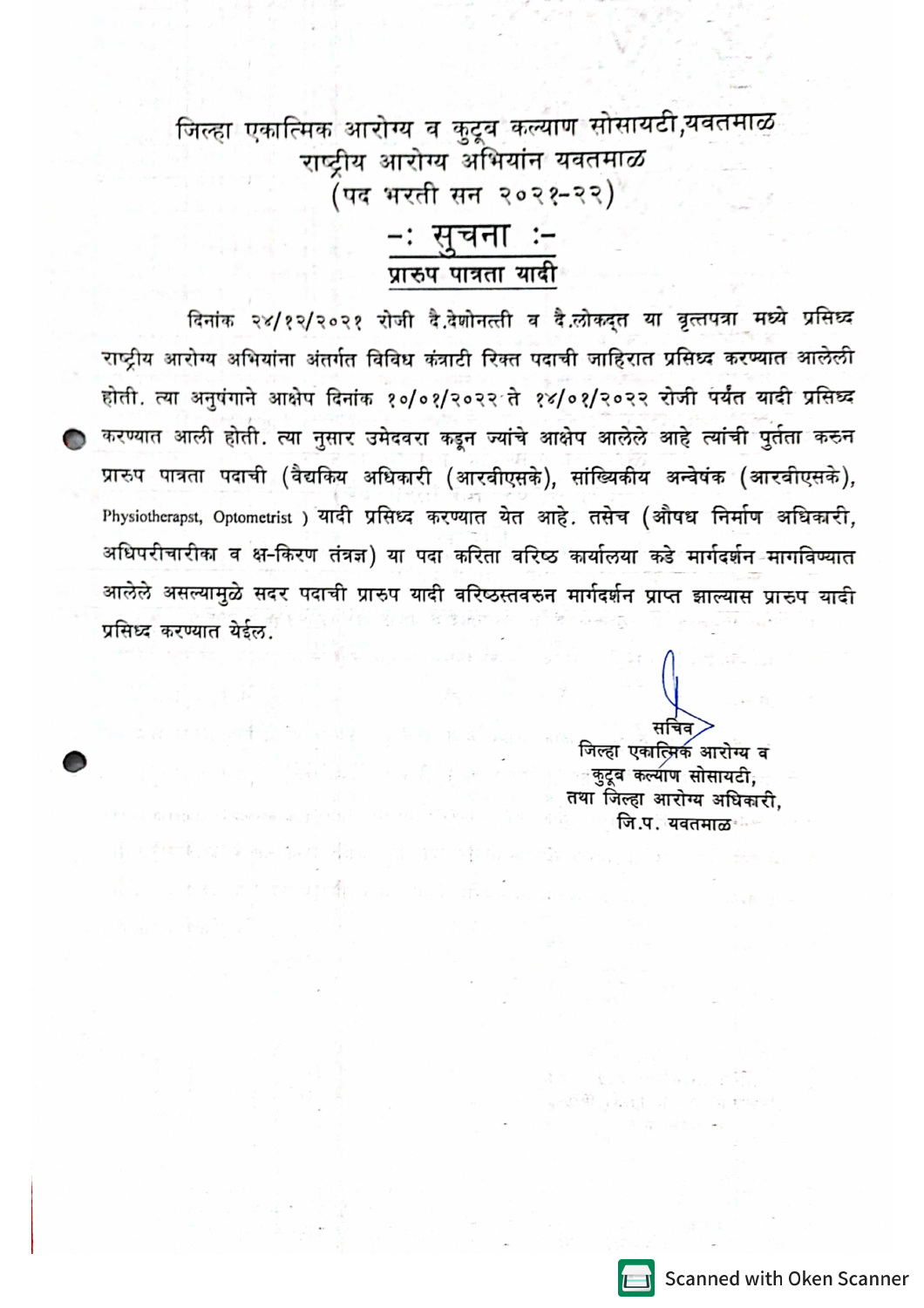|                | जिल्हा एकात्मिक आरोग्य व कुटूब कल्याण सोसायटी, राष्ट्रीय आरोग्य अभियांन यवतमाळ (पद भरती सन २०२१-२२) |                                             |           |                                                 |                               |                                      |                                                  |                              |                                                                                       |                                       |                                 |              |                                                                                        |                                               |                              |  |
|----------------|-----------------------------------------------------------------------------------------------------|---------------------------------------------|-----------|-------------------------------------------------|-------------------------------|--------------------------------------|--------------------------------------------------|------------------------------|---------------------------------------------------------------------------------------|---------------------------------------|---------------------------------|--------------|----------------------------------------------------------------------------------------|-----------------------------------------------|------------------------------|--|
|                | Medical Officer (RBSK Male) (ST -3, SC-1, ) Total Post - 4                                          |                                             |           |                                                 |                               |                                      |                                                  |                              |                                                                                       |                                       |                                 |              |                                                                                        |                                               |                              |  |
|                | प्रारुप पात्रता यादी                                                                                |                                             |           |                                                 |                               |                                      |                                                  |                              |                                                                                       |                                       |                                 |              |                                                                                        |                                               |                              |  |
|                | <b>Applic</b><br>ation                                                                              |                                             |           | <i><b>Qualification</b></i>                     |                               |                                      |                                                  |                              |                                                                                       |                                       |                                 |              |                                                                                        |                                               |                              |  |
| S.No.          |                                                                                                     | <b>Name of Candidate</b>                    | Category  | <b>Bachelor</b><br><b>Degree</b><br><b>BAMS</b> | <b>Mastr</b><br><b>Degree</b> | Final                                | Final<br>Year<br><b>Marks</b><br><b>Obtained</b> |                              | Marks obtained for Educational<br>Qulification (out of 80 Marks)                      |                                       |                                 | <b>Total</b> | Marks Obtained for<br>the experience in<br>Govt./Semi<br>Govt./Local Self<br>Gov./NRHM |                                               | <b>Total</b>                 |  |
|                | No.                                                                                                 |                                             |           |                                                 |                               | Year<br><b>Total</b><br><b>Marks</b> |                                                  | Percenta<br>ge Final<br>Year | Marks based<br>Extra Marks for<br>on % of<br>Additional<br>Qualification<br>Gardution |                                       | Out of<br>80<br><b>Marks</b>    |              | Experien                                                                               | <b>Marks</b><br>given for                     | Out of<br>90<br><b>Marks</b> |  |
|                |                                                                                                     |                                             |           |                                                 |                               |                                      |                                                  |                              | marks<br>proportionate<br>ly out of 80<br>marks                                       | P.G<br>Diploma<br>$(5 \text{ marks})$ | P.G<br>Degree<br>(10)<br>marks) |              | ce (in no<br>of years)                                                                 | experience<br>(maximun<br>upto $10$<br>marks) |                              |  |
|                | $\mathbf 1$                                                                                         | SHRINATH SHALIKRAO<br><b>TUMRAM</b>         | <b>ST</b> | <b>BAMS</b>                                     | N <sub>O</sub>                | 1100                                 | 622                                              | 56.55                        | 45.24                                                                                 | 0.00                                  | 0.00                            | 45.24        | 0.00                                                                                   | 0.00                                          | 45.24                        |  |
| $\overline{2}$ | 6                                                                                                   | SHASHIAKNT YADAVRAO<br><b>INGOLE</b>        | <b>SC</b> | <b>BAMS</b>                                     | <b>YES</b>                    | 1850                                 | 1264                                             | 68.32                        | 54.66                                                                                 | 0.00                                  | 10.00                           | 64.66        | 0.00                                                                                   | 0.00                                          | 64.66                        |  |
| $\overline{3}$ | $\overline{2}$                                                                                      | <b>BHARAT SAHEBARAO</b><br><b>PATIL</b>     | <b>SC</b> | <b>BAMS</b>                                     | N <sub>O</sub>                | 1860                                 | 1146                                             | 61.61                        | 49.29                                                                                 | 0.00                                  | 0.00                            | 49.29        | 0.00                                                                                   | 0.00                                          | 49.29                        |  |
| 4              | 10                                                                                                  | <b>SAGAR DNYANESHWAR</b><br><b>HAGAVANE</b> | <b>SC</b> | <b>BAMS</b>                                     | N <sub>O</sub>                | 1850                                 | 1028                                             | 55.57                        | 44.45                                                                                 | 0.00                                  | 0.00                            | 44.45        | 0.00                                                                                   | 0.00                                          | 44.45                        |  |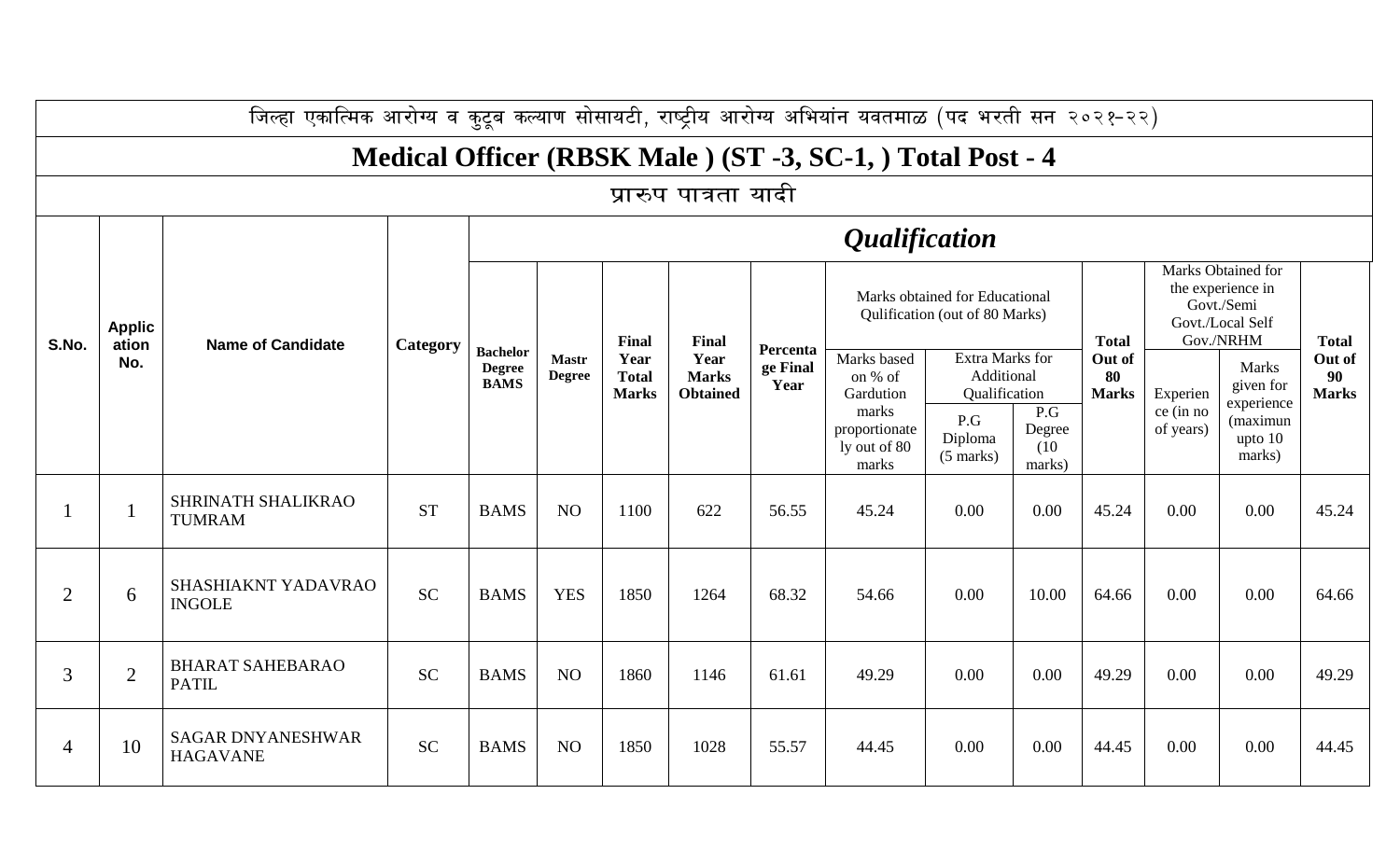|                | जिल्हा एकात्मिक आरोग्य व कुटूब कल्याण सोसायटी, राष्ट्रीय आरोग्य अभियांन यवतमाळ (पद भरती सन २०२१-२२) |                               |              |                                                      |                                                  |                                 |                                                                  |                                                       |                                 |                              |                                          |                                         |                              |  |
|----------------|-----------------------------------------------------------------------------------------------------|-------------------------------|--------------|------------------------------------------------------|--------------------------------------------------|---------------------------------|------------------------------------------------------------------|-------------------------------------------------------|---------------------------------|------------------------------|------------------------------------------|-----------------------------------------|------------------------------|--|
|                | Medical Officer (RBSK Female) (ST -5, SC-1, NTC-1) Total Post - 7                                   |                               |              |                                                      |                                                  |                                 |                                                                  |                                                       |                                 |                              |                                          |                                         |                              |  |
|                | प्रारुप पात्रता यादी                                                                                |                               |              |                                                      |                                                  |                                 |                                                                  |                                                       |                                 |                              |                                          |                                         |                              |  |
|                |                                                                                                     |                               |              |                                                      |                                                  |                                 | <i>Qualification</i>                                             |                                                       |                                 |                              |                                          | Marks Obtained for the<br>experience in |                              |  |
|                |                                                                                                     |                               |              |                                                      | Final<br>Year<br><b>Marks</b><br><b>Obtained</b> | Percentage<br><b>Final Year</b> | Marks obtained for Educational<br>Qulification (out of 80 Marks) |                                                       |                                 |                              | Govt./Semi Govt./Local<br>Self Gov./NRHM |                                         |                              |  |
| S.No.          | Appli<br>catio<br>n No.                                                                             | <b>Name of Candidate</b>      | Categor<br>y | <b>Final</b><br>Year<br><b>Total</b><br><b>Marks</b> |                                                  |                                 | Marks based<br>on % of<br>Gardution<br>marks                     | <b>Extra Marks for</b><br>Additional<br>Qualification |                                 | <b>Total</b><br>Out of<br>80 | Experience<br>(in no of                  | <b>Marks</b><br>given for<br>experience | <b>Total</b><br>Out of<br>90 |  |
|                |                                                                                                     |                               |              |                                                      |                                                  |                                 | proportionately<br>out of 80<br>marks                            | P.G<br>Diploma<br>(5)<br>marks)                       | P.G<br>Degree<br>(10)<br>marks) | <b>Marks</b>                 | years)                                   | (maximun<br>upto $10$<br>marks)         | <b>Marks</b>                 |  |
|                | 38                                                                                                  | RUNALI DHANRAJ BHARNE         | <b>SC</b>    | 1860                                                 | 1360                                             | 73.12                           | 58.49                                                            | 0.00                                                  | 0.00                            | 58.49                        | 2Y                                       | 5                                       | 63.49                        |  |
| $\overline{2}$ | 12                                                                                                  | PRIYANKA SURESH KANDIKATTIWAR | <b>SC</b>    | 1850                                                 | 1164                                             | 62.92                           | 50.34                                                            | 0.00                                                  | 10.00                           | 60.34                        | $\overline{0}$                           | $\overline{0}$                          | 60.34                        |  |
| 3              | 31                                                                                                  | <b>DIPTI RAMDAS GAWRE</b>     | <b>SC</b>    | 1860                                                 | 1136                                             | 61.08                           | 48.86                                                            | 0.00                                                  | 0.00                            | 48.86                        | <b>8Y</b>                                | 10                                      | 58.86                        |  |
| 4              | 52                                                                                                  | AISHWARYA VENKATRAO SURYATALI | <b>SC</b>    | 1100                                                 | 766                                              | 69.64                           | 55.71                                                            | 0.00                                                  | 0.00                            | 55.71                        | $\overline{0}$                           | $\overline{0}$                          | 55.71                        |  |
| 5              | 29                                                                                                  | SHRUSTI RAJHANS DHOGADE       | <b>SC</b>    | 1110                                                 | 757                                              | 68.20                           | 54.56                                                            | 0.00                                                  | 0.00                            | 54.56                        | $\overline{0}$                           | $\overline{0}$                          | 54.56                        |  |
| 6              | 14                                                                                                  | POOJA RAMRAV MESHRAM          | <b>SC</b>    | 1100                                                 | 700                                              | 63.64                           | 50.91                                                            | 0.00                                                  | 0.00                            | 50.91                        | $\overline{0}$                           | $\overline{0}$                          | 50.91                        |  |
|                | 3                                                                                                   | SONALI UTTAMRAO RAUT          | <b>SC</b>    | 1860                                                 | 1162                                             | 62.47                           | 49.98                                                            | 0.00                                                  | 0.00                            | 49.98                        | $\overline{0}$                           | $\overline{0}$                          | 49.98                        |  |
| 8              | 48                                                                                                  | SUHASINI BHIMARAO SHIRSATH    | <b>SC</b>    | 1100                                                 | 671                                              | 61.00                           | 48.80                                                            | 0.00                                                  | 0.00                            | 48.80                        | $\overline{0}$                           | $\overline{0}$                          | 48.80                        |  |
| 9              | 32                                                                                                  | MEGHA RAJU JADHAV             | <b>SC</b>    | 1110                                                 | 670                                              | 60.36                           | 48.29                                                            | 0.00                                                  | 0.00                            | 48.29                        | $\overline{0}$                           | $\overline{0}$                          | 48.29                        |  |
| 10             | 9                                                                                                   | DIPALI DIGAMBAR KHANDARE      | <b>SC</b>    | 1860                                                 | 1101                                             | 59.19                           | 47.35                                                            | 0.00                                                  | 0.00                            | 47.35                        | $\overline{0}$                           | $\overline{0}$                          | 47.35                        |  |
| 11             | 28                                                                                                  | VAISHALI RAMKRUSHAN KHADSE    | <b>SC</b>    | 1860                                                 | 1043                                             | 56.08                           | 44.86                                                            | 0.00                                                  | 0.00                            | 44.86                        | $\overline{0}$                           | $\overline{0}$                          | 44.86                        |  |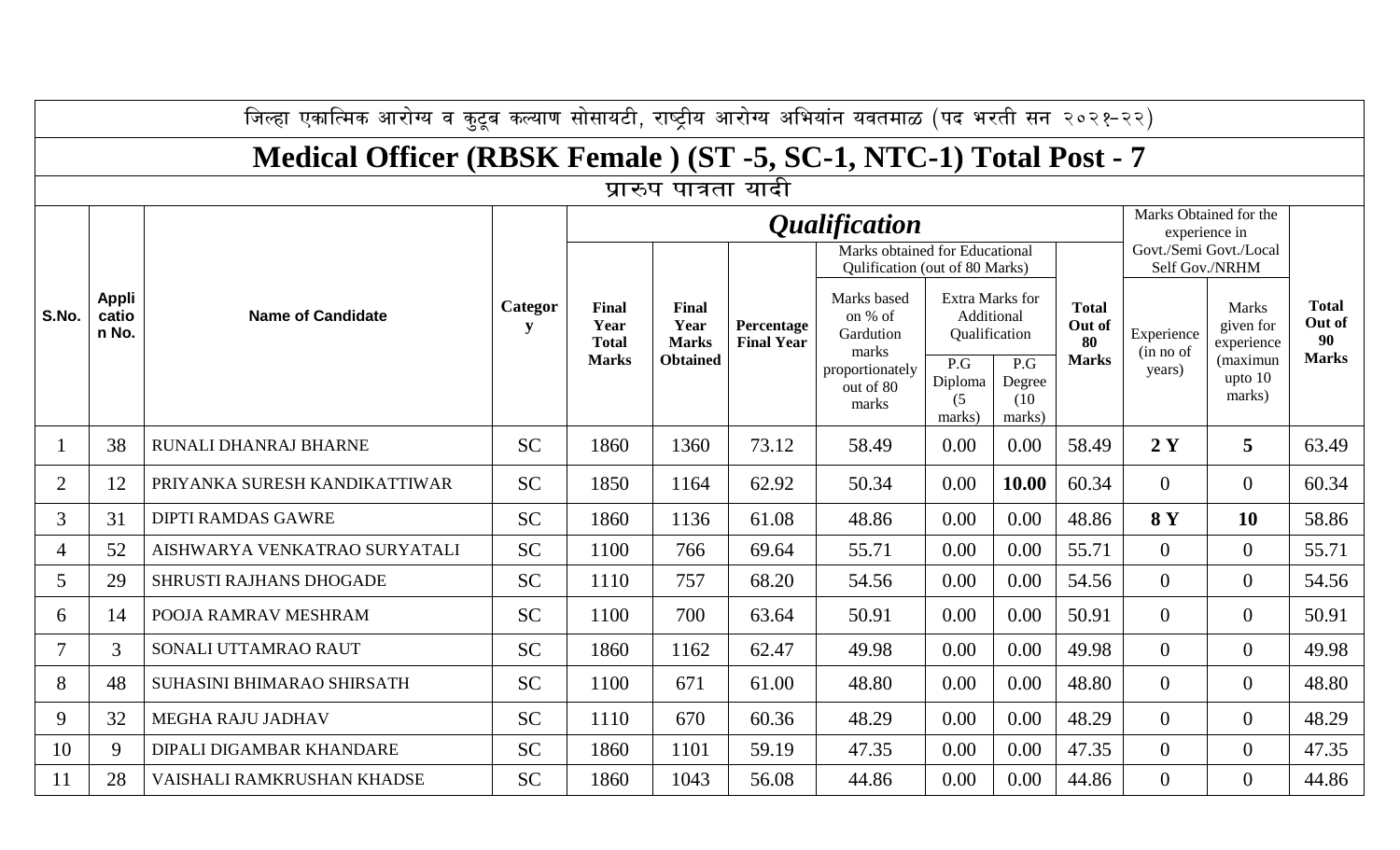| 12 | 41 | NAMRATA SUDHKAR THAKARE      | <b>SC</b> | 1100 | 612  | 55.64 | 44.51 | 0.00 | 0.00     | 44.51 | $\overline{0}$ | $\overline{0}$ | 44.51 |
|----|----|------------------------------|-----------|------|------|-------|-------|------|----------|-------|----------------|----------------|-------|
| 13 | 30 | RUPALI VILASRAO NARUTE       | NT-C      | 1860 | 1252 | 67.31 | 53.85 | 0.00 | 0.00     | 53.85 | 3Y             | 6              | 59.85 |
| 14 | 37 | RENUKA PRAKASH SHENDGE       | NT-C      | 1100 | 715  | 65.00 | 52.00 | 0.00 | 0.00     | 52.00 | $\overline{0}$ | $\overline{0}$ | 52.00 |
| 15 |    | <b>ARTI SURESH MASKE</b>     | NT-C      | 1100 | 697  | 63.36 | 50.69 | 0.00 | 0.00     | 50.69 | $\overline{0}$ | $\overline{0}$ | 50.69 |
| 16 | 26 | KANCAHN HARISHCHAND CEHATRE  | NT-C      | 1100 | 674  | 61.27 | 49.02 | 0.00 | 0.00     | 49.02 | $\overline{0}$ | $\overline{0}$ | 49.02 |
| 17 | 10 | ASHWINI SHARDAO KAWANE       | NT-C      | 1100 | 670  | 60.91 | 48.73 | 0.00 | 0.00     | 48.73 | $\overline{0}$ | $\overline{0}$ | 48.73 |
| 18 | 45 | SHUBHANGI DIPAK KAVANE       | NT-C      | 1100 | 668  | 60.73 | 48.58 | 0.00 | $0.00\,$ | 48.58 | $\overline{0}$ | $\overline{0}$ | 48.58 |
| 19 | 39 | <b>JYATI VISHWANATH PATE</b> | NT-C      | 1860 | 1126 | 60.54 | 48.43 | 0.00 | $0.00\,$ | 48.43 | $\overline{0}$ | $\overline{0}$ | 48.43 |
| 20 | 2  | <b>RANI SUBHASH DEOLE</b>    | NT-C      | 1110 | 642  | 57.84 | 46.27 | 0.00 | 0.00     | 46.27 | $\overline{0}$ | $\overline{0}$ | 46.27 |
| 21 | 7  | NIKITA ASHOKRAO SHIRGIRE     | NT-C      | 1850 | 1052 | 56.86 | 45.49 | 0.00 | 0.00     | 45.49 | $\overline{0}$ | $\overline{0}$ | 45.49 |
| 22 | 8  | VAISHALI SRIKRUSHAN NAVHALE  | NT-C      | 1850 | 1022 | 55.24 | 44.19 | 0.00 | 0.00     | 44.19 | $\overline{0}$ | $\overline{0}$ | 44.19 |
| 23 | 20 | JAYSHREE MAHADEVRAO VADIYA   | <b>ST</b> | 1860 | 1085 | 58.33 | 46.67 | 0.00 | 0.00     | 46.67 | 13 Y           | 10             | 56.67 |
| 24 | 23 | VRUSHALI KANHOBAJI KUMARE    | <b>ST</b> | 1850 | 1193 | 64.49 | 51.59 | 0.00 | 0.00     | 51.59 | $\overline{0}$ | $\overline{0}$ | 51.59 |
| 25 | 19 | SHIVANI PURUSHOTTAM GHODAM   | <b>ST</b> | 1100 | 641  | 58.27 | 46.62 | 0.00 | 0.00     | 46.62 | $\overline{0}$ | $\overline{0}$ | 46.62 |
| 26 | 18 | ARTI YASHVANRAO KHOKALE      | <b>ST</b> | 1110 | 643  | 57.93 | 46.34 | 0.00 | 0.00     | 46.34 | $\overline{0}$ | $\overline{0}$ | 46.34 |
| 27 | 21 | SNJIWANI GANESH KINNAKE      | <b>ST</b> | 1110 | 633  | 57.03 | 45.62 | 0.00 | 0.00     | 45.62 | $\overline{0}$ | $\overline{0}$ | 45.62 |
| 28 | 24 | PRATIKSHA GAJANAN KINAKE     | <b>ST</b> | 1110 | 610  | 54.95 | 43.96 | 0.00 | 0.00     | 43.96 | $\overline{0}$ | $\overline{0}$ | 43.96 |
| 29 | 5  | VAISHLI RAMESH VADDE         | <b>ST</b> | 1850 | 1000 | 54.05 | 43.24 | 0.00 | 0.00     | 43.24 | $\overline{0}$ | $\overline{0}$ | 43.24 |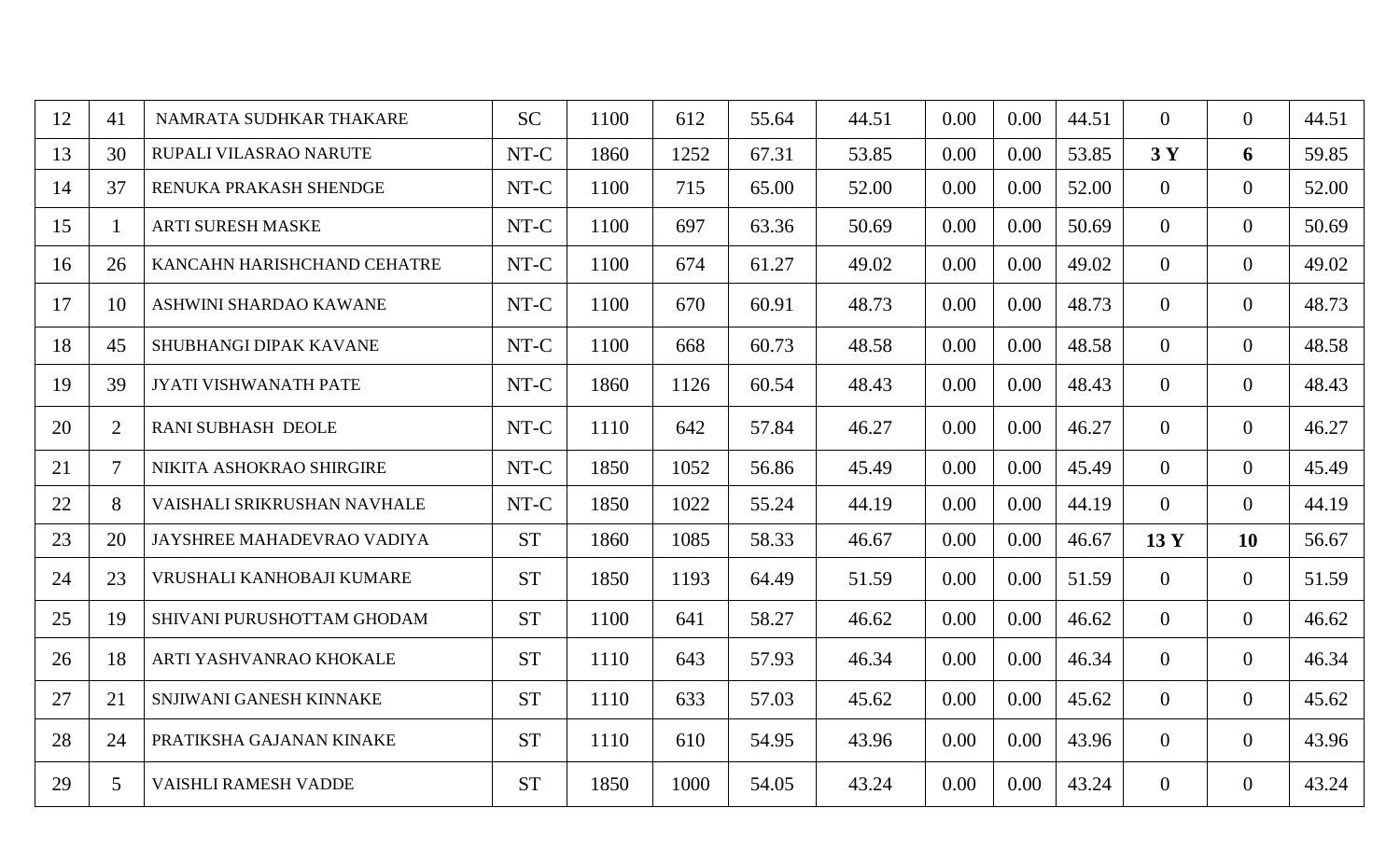|                | जिल्हा एकात्मिक आरोग्य व कुटूब कल्याण सोसायटी, राष्ट्रीय आरोग्य अभियांन यवतमाळ (पद भरती सन २०२१-२२) |                          |            |                                                      |                                                      |                                 |                                                                                 |                                                                                     |                                        |                                                                                  |                                                             |                                        |  |  |  |
|----------------|-----------------------------------------------------------------------------------------------------|--------------------------|------------|------------------------------------------------------|------------------------------------------------------|---------------------------------|---------------------------------------------------------------------------------|-------------------------------------------------------------------------------------|----------------------------------------|----------------------------------------------------------------------------------|-------------------------------------------------------------|----------------------------------------|--|--|--|
|                | Physiotherapst (Open -1, OBC-1) Total Post - 2                                                      |                          |            |                                                      |                                                      |                                 |                                                                                 |                                                                                     |                                        |                                                                                  |                                                             |                                        |  |  |  |
|                | प्रारुप पात्रता यादी                                                                                |                          |            |                                                      |                                                      |                                 |                                                                                 |                                                                                     |                                        |                                                                                  |                                                             |                                        |  |  |  |
|                | <b>Applicat</b><br>ion No.                                                                          |                          |            |                                                      | <b>Qualification</b>                                 |                                 | Marks obtained for Educational<br>Qulification (out of 80 Marks)                |                                                                                     |                                        | Marks Obtained for the experience<br>in Govt./Semi Govt./Local Self<br>Gov./NRHM |                                                             |                                        |  |  |  |
| S.No.          |                                                                                                     | <b>Name of Candidate</b> | Category   | <b>Final</b><br>Year<br><b>Total</b><br><b>Marks</b> | <b>Final Year</b><br><b>Marks</b><br><b>Obtained</b> | Percentage<br><b>Final Year</b> | Marks based on<br>% of Gardution<br>marks<br>proportionately<br>out of 80 marks | Extra Marks for<br>Additional<br>Qualification<br>PG Degree<br>$(10 \text{ marks})$ | <b>Total Out of 80</b><br><b>Marks</b> | Experience (in<br>no of years)                                                   | Marks given for<br>experience<br>(maximun upto<br>10 marks) | <b>Total Out of 90</b><br><b>Marks</b> |  |  |  |
|                | $\overline{2}$                                                                                      | रविशंकर सिकंदर प्रजापती  | <b>OBC</b> | 800                                                  | 614                                                  | 76.75                           | 61.40                                                                           | 0.00                                                                                | 61.40                                  | 0.00                                                                             | 0.00                                                        | 61.40                                  |  |  |  |
| $\overline{2}$ | $\overline{4}$                                                                                      | मिनाक्षी चरणलाल बालपांडे | <b>OBC</b> | 800                                                  | 569                                                  | 71.13                           | 56.90                                                                           | 0.00                                                                                | 56.90                                  | 0.00                                                                             | 0.00                                                        | 56.90                                  |  |  |  |
| 3              | 6                                                                                                   | आदित्य अरविंदराव मिस्कीन | <b>OBC</b> | 600                                                  | 321                                                  | 53.50                           | 42.80                                                                           | 0.00                                                                                | 42.80                                  | 0.00                                                                             | 0.00                                                        | 42.80                                  |  |  |  |
| 4              | 5 <sup>5</sup>                                                                                      | कृतीका अरविंद मडावी      | Open       | 800                                                  | 546                                                  | 68.25                           | 54.60                                                                           | 0.00                                                                                | 54.60                                  | 0.00                                                                             | 0.00                                                        | 54.60                                  |  |  |  |
| 5              | $\overline{3}$                                                                                      | हिमानी राजेंद्र गीरोलकर  | Open       | 800                                                  | 540                                                  | 67.50                           | 54.00                                                                           | 0.00                                                                                | 54.00                                  | 0.00                                                                             | 0.00                                                        | 54.00                                  |  |  |  |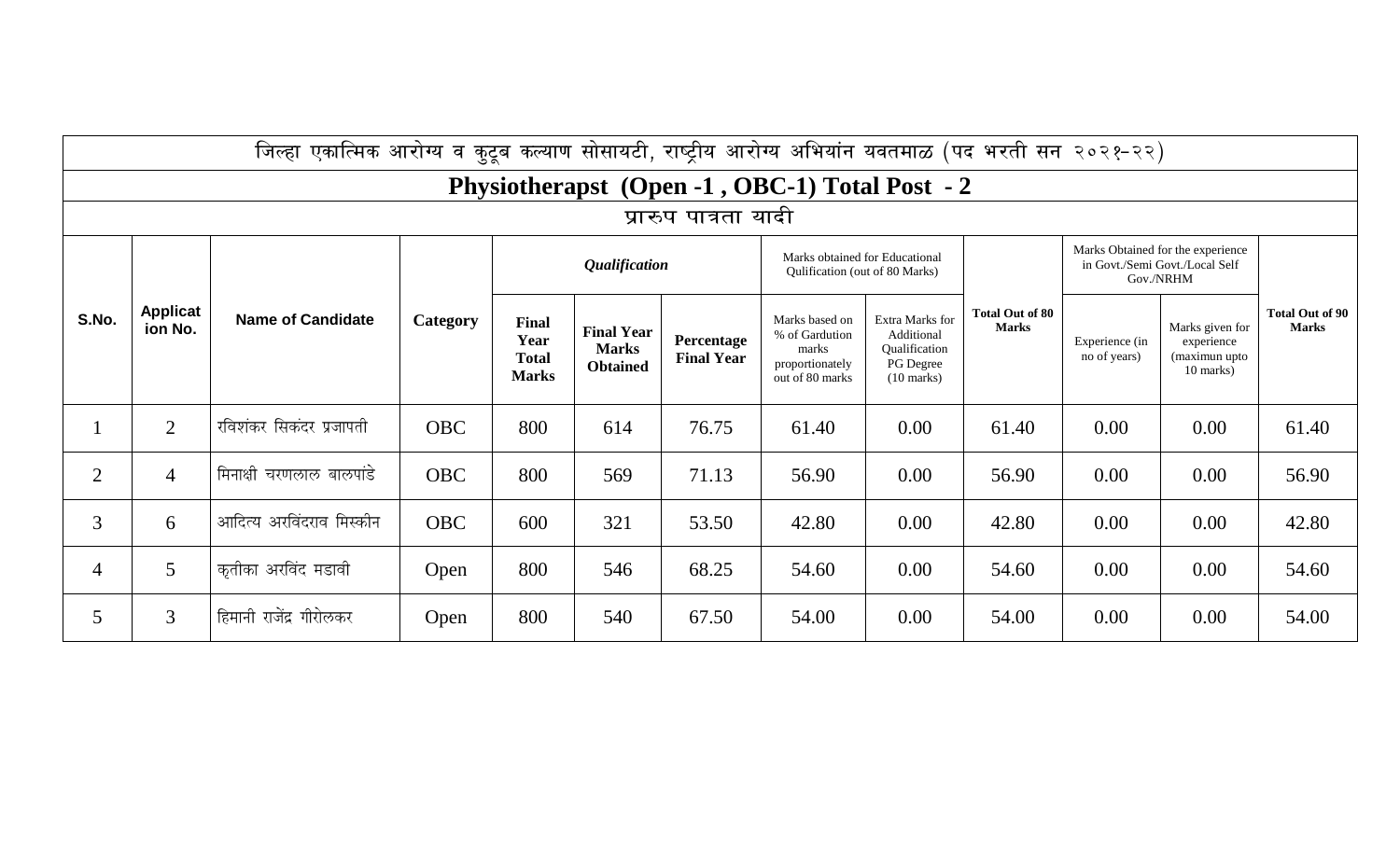|                | जिल्हा एकात्मिक आरोग्य व कुटूब कल्याण सोसायटी, राष्ट्रीय आरोग्य अभियांन यवतमाळ (पद भरती सन २०२१-२२) |                          |             |                                               |                                                  |                                 |                                                                                 |                                                                                            |                       |                                                                                     |                                                                     |                       |  |  |
|----------------|-----------------------------------------------------------------------------------------------------|--------------------------|-------------|-----------------------------------------------|--------------------------------------------------|---------------------------------|---------------------------------------------------------------------------------|--------------------------------------------------------------------------------------------|-----------------------|-------------------------------------------------------------------------------------|---------------------------------------------------------------------|-----------------------|--|--|
|                | <b>Optometrist</b> (Open -1)                                                                        |                          |             |                                               |                                                  |                                 |                                                                                 |                                                                                            |                       |                                                                                     |                                                                     |                       |  |  |
|                | प्रारुप पात्रता यादी                                                                                |                          |             |                                               |                                                  |                                 |                                                                                 |                                                                                            |                       |                                                                                     |                                                                     |                       |  |  |
| S.No.          |                                                                                                     |                          |             |                                               | <i><b>Qualification</b></i>                      |                                 | Marks obtained for Educational<br>Qulification (out of 80 Marks)                |                                                                                            | <b>Total Out</b>      | Marks Obtained for the<br>experience in Govt./Semi<br>Govt./Local Self<br>Gov./NRHM |                                                                     | <b>Total Out</b>      |  |  |
|                | <b>Application</b><br>No.                                                                           | <b>Name of Candidate</b> | Category    | Final<br>Year<br><b>Total</b><br><b>Marks</b> | Final<br>Year<br><b>Marks</b><br><b>Obtained</b> | Percentage<br><b>Final Year</b> | Marks based on<br>% of Gardution<br>marks<br>proportionately<br>out of 80 marks | <b>Extra Marks</b><br>for Additional<br>Qualification<br>PG Degree<br>$(10 \text{ marks})$ | of 80<br><b>Marks</b> | Experience<br>(in no of<br>years)                                                   | Marks given<br>for<br>experience<br>(maximun<br>upto $10$<br>marks) | of 90<br><b>Marks</b> |  |  |
|                |                                                                                                     | Kajal Sanjay Kadam       | <b>OPEN</b> | 600                                           | 381                                              | 63.50                           | 50.80                                                                           | 0.00                                                                                       | 50.80                 | 1.00                                                                                | 0.00                                                                | 50.80                 |  |  |
| $\overline{2}$ | 2                                                                                                   | Utkarsha Uttamrao Shinde | <b>OPEN</b> | 1700                                          | 956                                              | 56.24                           | 44.99                                                                           | 0.00                                                                                       | 44.99                 | 0.00                                                                                | 0.00                                                                | 44.99                 |  |  |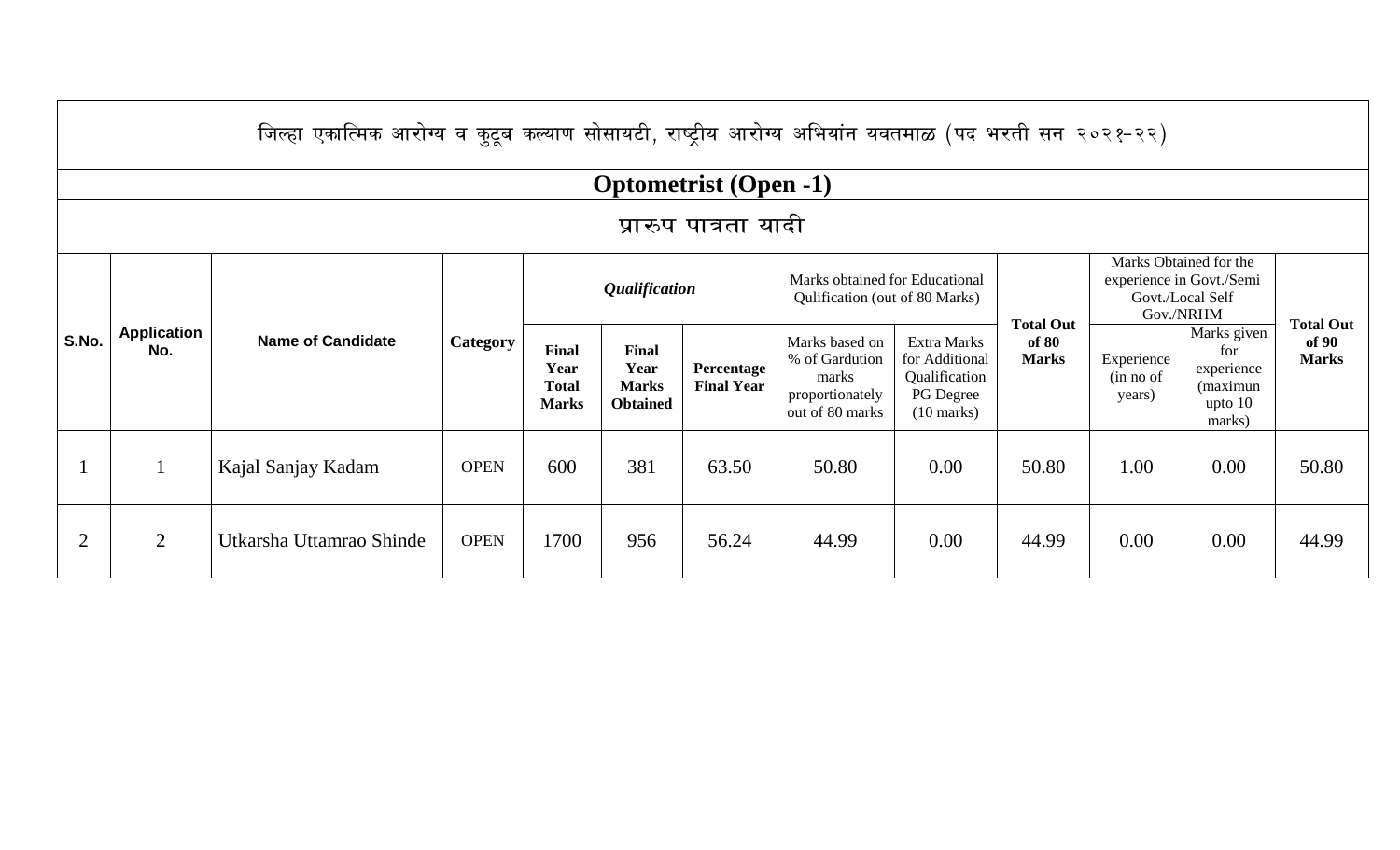|                | जिल्हा एकात्मिक आरोग्य व कुटूब कल्याण सोसायटी, राष्ट्रीय आरोग्य अभियांन यवतमाळ (पद भरती सन २०२१-२२) |                             |              |                                  |                               |                                 |                                                                                       |                                                                                     |                                 |                                                                                     |                                                             |                                           |  |  |
|----------------|-----------------------------------------------------------------------------------------------------|-----------------------------|--------------|----------------------------------|-------------------------------|---------------------------------|---------------------------------------------------------------------------------------|-------------------------------------------------------------------------------------|---------------------------------|-------------------------------------------------------------------------------------|-------------------------------------------------------------|-------------------------------------------|--|--|
|                | <b>Program Assitant (Statisics) (1 VJA)</b>                                                         |                             |              |                                  |                               |                                 |                                                                                       |                                                                                     |                                 |                                                                                     |                                                             |                                           |  |  |
|                | प्रारुप पात्रता यादी                                                                                |                             |              |                                  |                               |                                 |                                                                                       |                                                                                     |                                 |                                                                                     |                                                             |                                           |  |  |
|                |                                                                                                     | <b>Name of Candidate</b>    |              | <i><b>Qualification</b></i>      |                               |                                 | Marks obtained for Educational<br>Qulification (out of 80 Marks)                      |                                                                                     |                                 | Marks Obtained for the<br>experience in Govt./Semi<br>Govt./Local Self<br>Gov./NRHM |                                                             |                                           |  |  |
| S.No.          | <b>Appli</b><br>catio<br>n No.                                                                      |                             | Categ<br>ory | <b>Bachelor</b><br><b>Degree</b> | <b>Mastr</b><br><b>Degree</b> | Percentage<br><b>Final Year</b> | Marks based<br>on % of<br>Gardution<br>marks<br>proportionately<br>out of 80<br>marks | Extra Marks<br>for Additional<br>Qualification<br>PG Degree<br>$(10 \text{ marks})$ | <b>Total Out of</b><br>80 Marks | Experience<br>(in no of<br>years)                                                   | Marks given<br>for experience<br>(maximun upto<br>10 marks) | <b>Total Out</b><br>of 90<br><b>Marks</b> |  |  |
|                | 6                                                                                                   | <b>Chetan Rajesh Rathod</b> | <b>VJA</b>   | <b>B.Com</b>                     | M.Com                         | 73.50                           | 58.80                                                                                 | 10                                                                                  | 68.80                           | 0.00                                                                                | 0.00                                                        | 68.80                                     |  |  |
| $\overline{2}$ | 59                                                                                                  | Lavkush Babulal Jadhav      | <b>VJA</b>   | <b>B.Com</b>                     | M.Com                         | 72.67                           | 58.13                                                                                 | 10                                                                                  | 68.13                           | 0.00                                                                                | 0.00                                                        | 68.13                                     |  |  |
| 3              | 41                                                                                                  | Nikhil Rajesh Pawar         | <b>VJA</b>   | <b>B.Com</b>                     | M.Com                         | 70.33                           | 56.27                                                                                 | 10                                                                                  | 66.27                           | 0.00                                                                                | 0.00                                                        | 66.27                                     |  |  |
| $\overline{4}$ | 8                                                                                                   | Baliram Madhukar Rathod     | <b>VJA</b>   | <b>B.Com</b>                     | <b>MBA</b>                    | 80.57                           | 64.46                                                                                 | $\mathbf 0$                                                                         | 64.46                           | 0.00                                                                                | 0.00                                                        | 64.46                                     |  |  |
| 5              | 3                                                                                                   | Shubham Vilas Jadhav        | <b>VJA</b>   | <b>B.Com</b>                     | M.Com                         | 63.83                           | 51.07                                                                                 | 10                                                                                  | 61.07                           | 0.00                                                                                | 0.00                                                        | 61.07                                     |  |  |
| 6              | 57                                                                                                  | Vikram Wasudeo Rathod       | <b>VJA</b>   | <b>B.Com</b>                     | MA (Eoc)                      | 70.83                           | 56.67                                                                                 | $\pmb{0}$                                                                           | 56.67                           | 0.00                                                                                | 0.00                                                        | 56.67                                     |  |  |
| $\overline{7}$ | 22                                                                                                  | Nilesh Thavara Rathod       | <b>VJA</b>   | <b>B.Com</b>                     |                               | 69.83                           | 55.87                                                                                 | $\pmb{0}$                                                                           | 55.87                           | 0.00                                                                                | 0.00                                                        | 55.87                                     |  |  |
| 8              | 39                                                                                                  | Kapil Kishor Chavahan       | <b>VJA</b>   | <b>B.Com</b>                     |                               | 69.33                           | 55.47                                                                                 | $\mathbf 0$                                                                         | 55.47                           | 0.00                                                                                | 0.00                                                        | 55.47                                     |  |  |